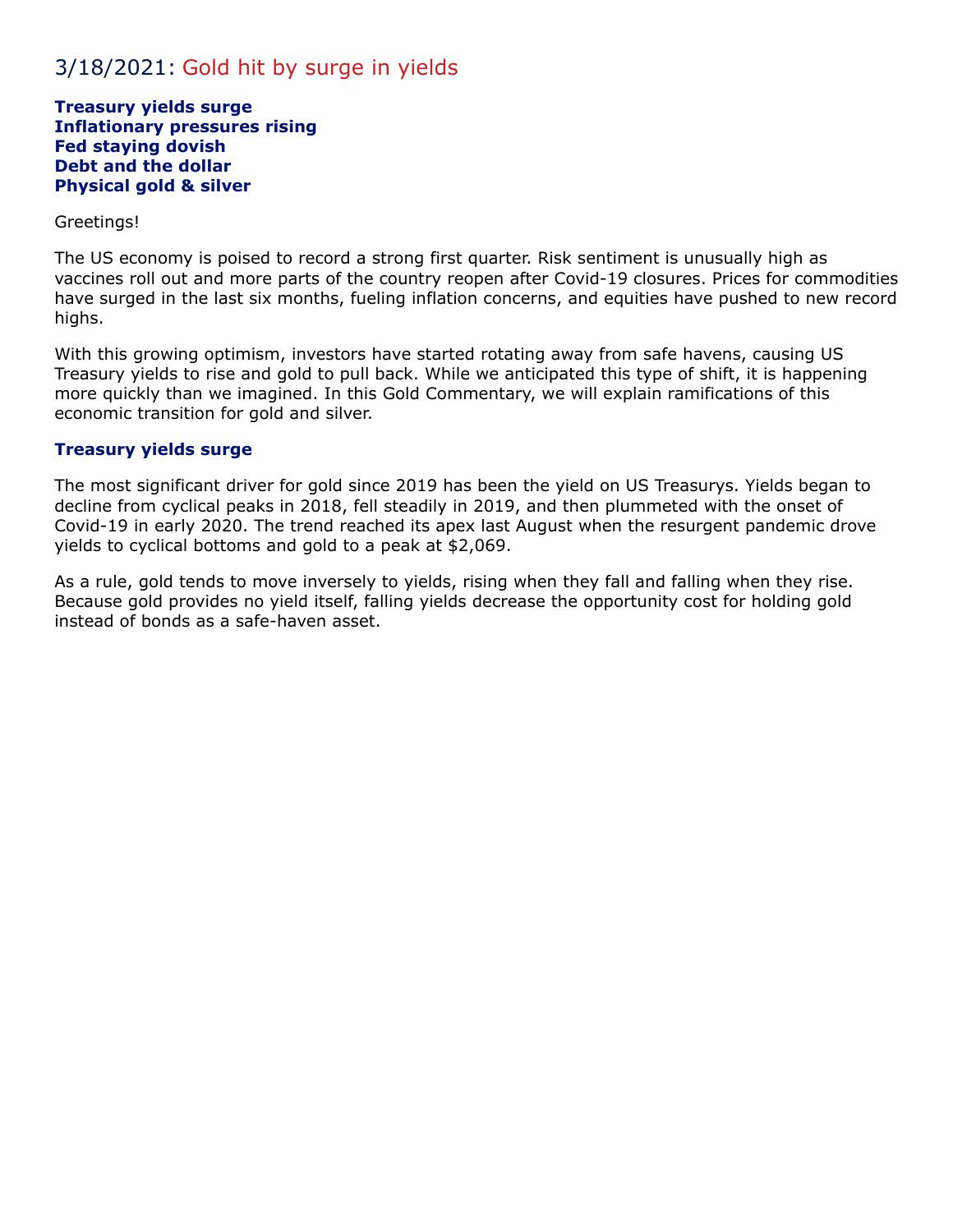

You can see the correlation between gold and the benchmark 10-year Treasury yield on the two-year chart above. Since last August (the vertical red line), the inverse relationship between yields (lower half of the chart, in red) and the gold price (upper half of the chart, in blue) is almost perfectly symmetrical.

Following the announcement of breakthroughs in Covid vaccines in mid-November, yields started grinding higher and gold lower. Then in February, as vaccines became widely available and economic data improved, this countertrend abruptly accelerated. Exuberant investors dumped bonds in one of the biggest selloffs in years, causing yields to spike dramatically higher, roiling stock markets and pressuring precious metals.

The 10-year Treasury yield spiked up by 50 basis points, from 1.1% to 1.64%, in February. Similarly, the 30-year yield recently peaked at 2.40%, also climbing over 50 basis points. These are huge increases in a short period.

Today, the 10-year and 30-year yields are around where they were in January 2020, just before Covid-19 reared its ugly head. While they could rise further, another sharp surge like we saw in February is doubtful. Rather, a gradual grind higher like we saw last fall is more likely.

## **Inflationary pressure rising**

After plummeting to cyclical lows last spring, prices for some of the most basic commodities have rebounded to new cyclical highs over the last three to four months. Oil is back to pre-Covid prices at over \$60 per barrel, copper is 50% higher than a year ago, and lumber prices are more than double their pre-Covid levels. Food prices are rising as well, with staples like corn and soybeans jumping 50% since last fall. And transportation costs have risen due to a shortage of truck drivers and shipping containers, adding a surcharge to many items.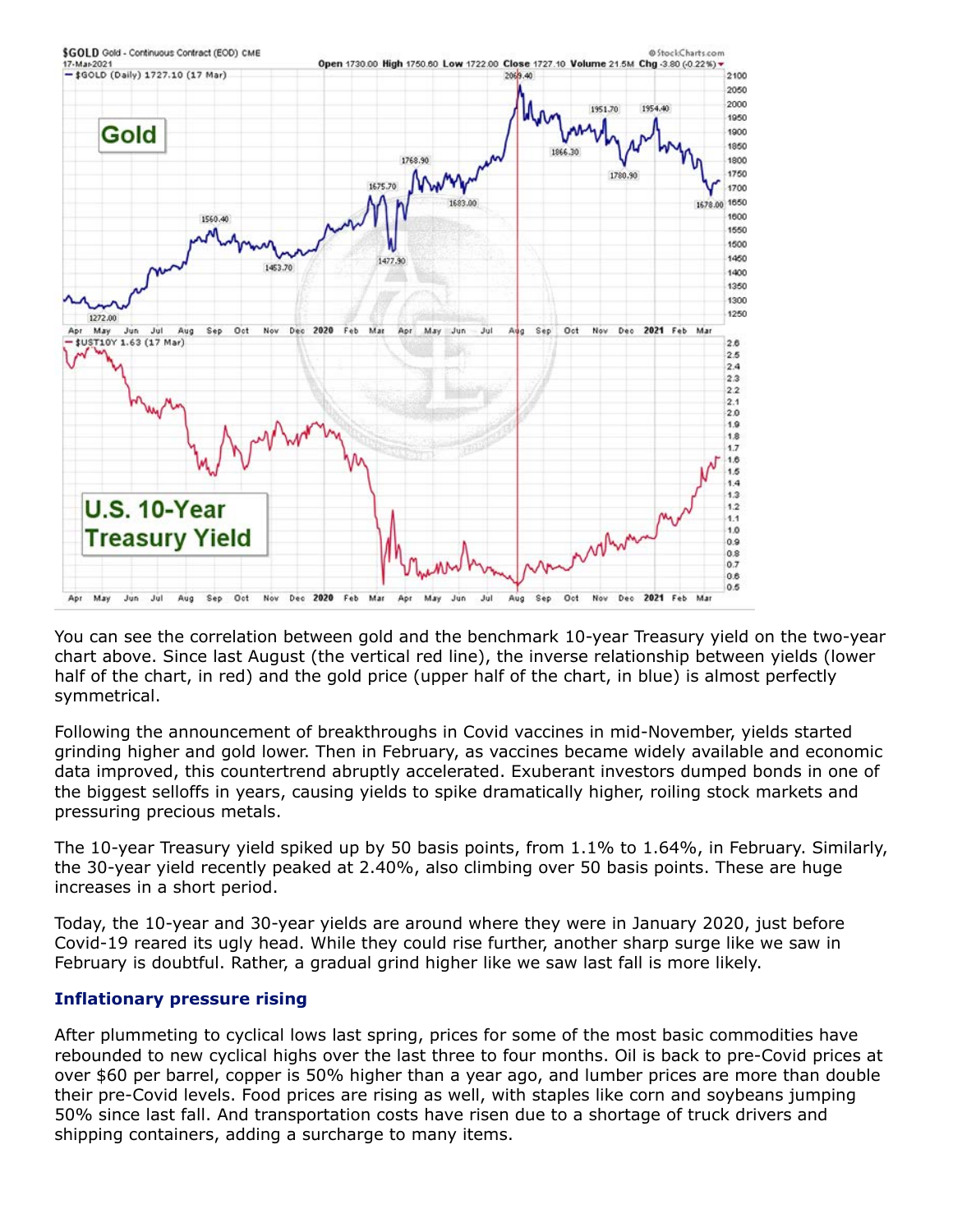In other words, with the recovery underway, demand for goods and services is rising faster than they can be delivered, so premiums are being paid. And with the passage of the new \$1.9 trillion stimulus bill, the pool of available money to buy these goods and services is about to increase dramatically, to almost \$3 trillion when you add in household savings.

All of this adds up to a substantial rebound in consumer and wholesale inflation. Analysts are now estimating the Consumer Price Index will hit an annual rate of 2.9% in Q2 of 2021, easing down to 2.5% in Q3 2021, before easing further towards 2.2% as we move into 2022.

For gold, rising inflation has been a mixed blessing. On the one hand, it is lifting Treasury yields, which have pressured the metal, as we discussed above, by increasing opportunity costs for holding it. But in the longer term, rising inflation should prove supportive of gold.

First, gold's traditional role as an inflation hedge and long-term store of value means that it will become increasingly attractive among many investors looking to preserve spending power. Second, as yields rise in response to inflation, credit markets tighten for consumers and businesses, which can accelerate the rotation out of overvalued equities. Gold is likely to pick up a substantial amount of that investment money as investor seek safety from falling stock markets.

#### **Fed staying dovish**

Much of the recent rise in Treasury yields and the dollar, and therefore much of the recent pressure on gold, has been driven by speculation that inflation and economic growth will force the Fed to increase interest rates sooner than planned. The March meeting of the FOMC was expected to be the moment of truth, when an accelerated schedule for monetary tightening would be signaled.

Instead, the Fed laid waste to those bets by explicitly reiterating its pledge to keep interest rates near zero through 2023, irrespective of inflation. While acknowledging recent improvements and projecting faster growth of 6.5% this year, the central bank underscored full employment as its primary objective, not inflation. While hiring has picked up recent months, the US has still lost nearly 10 million jobs in the past year, and many of them are not coming back.

We have a very long way to go, and the Fed knows it. So quantitative easing will continue at \$120 billion per month for as long as it takes. Interest rates will remain near zero for years to come. The cash spigot remains wide open, and that's good for gold.

Time will tell how far can market forces push Treasury yields higher before they encounter natural market resistance or central bank intervention. But as the Fed underscored in its March policy statement, the global economy has been deeply scarred by the pandemic and the US recovery still faces many headwinds. The central bank will do whatever is necessary for a full recovery.

#### **Debt and the dollar**

Our national debt has surpassed \$28 trillion and the new \$1.9 trillion stimulus package will swell it to almost \$30 trillion this year--up from just \$24 trillion in 2019. If not contained, this ever-expanding debt load will become a serious impediment to our economic health. Money that would normally go to things that help to grow our economy, like research and development or infrastructure investment, instead goes to debt service.

And rising debt also hurts the dollar. The dollar continues to underperform relative to the strength of the US economy and the recent surge in US Treasury yields. The ICE Dollar Index is just under 92, which is substantially lower a year ago, pre-Covid, when it was at 97. Based on the faster recovery of the US relative to Europe and much of Asia, we would expect dollar to be substantially higher.

Let's take a look at the latest charts.

#### **US Dollar Index**

As you can see on the US Dollar index chart below, the dollar has been underperforming since last August compared to the rebound in US Treasury yields. Today, the dollar has moved back above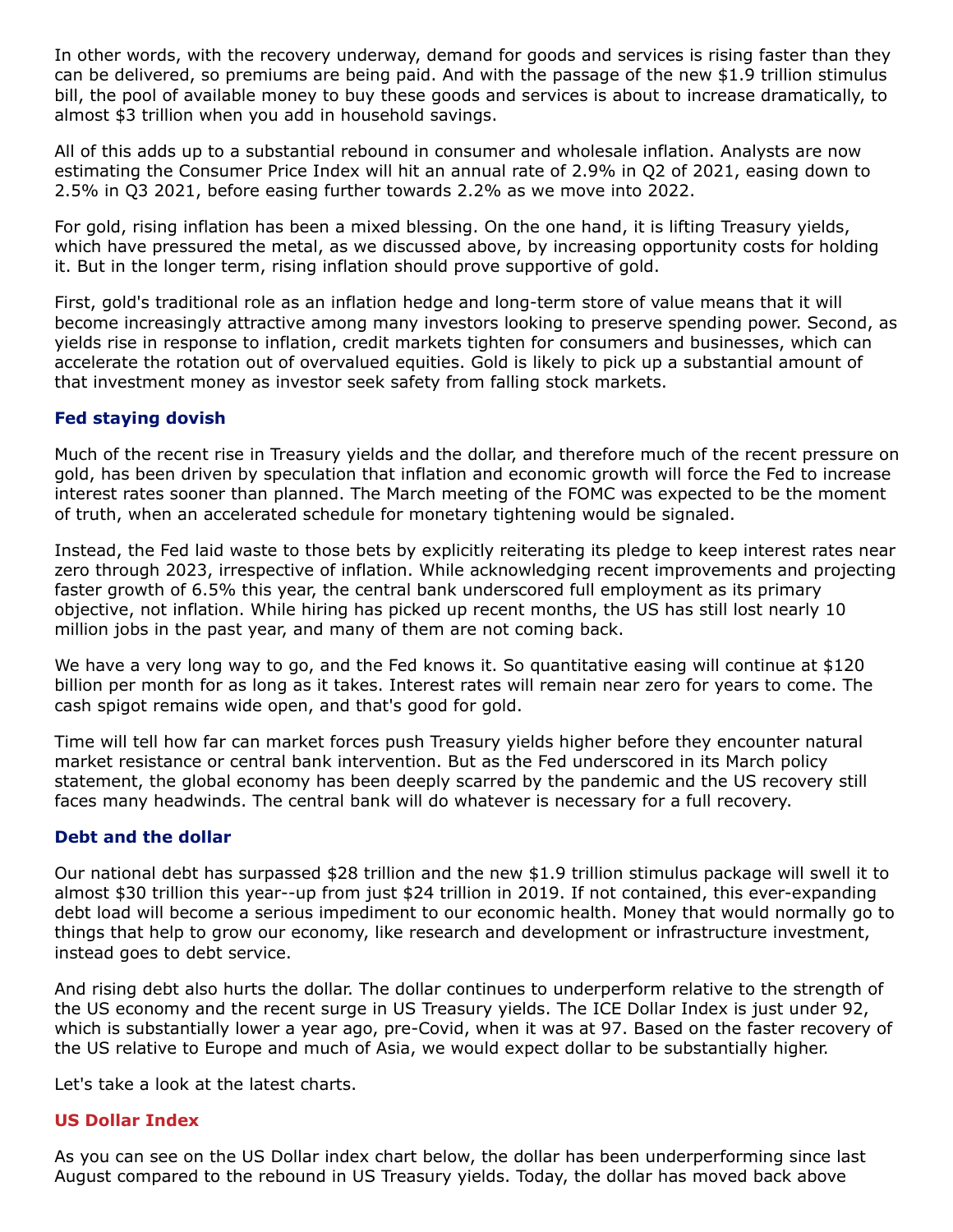short-term resistance at 90.50 but not by much. It will find further resistance at 92.25 and then longterm resistance at just under 95. So, the buck has a long way to go to regain the strength it enjoyed in 2018 and 2019 above 95.



With a change from the conservative Trump to the liberal Biden administration, pro-business policies and lower taxes are likely to morph into higher taxes and increased regulation, reducing the allure of the dollar to foreign investors. And the enormous increases in monetary easing and deficit spending will further pressure the currency. So, we see the dollar continuing to underperform in the short term, and potentially resuming its downward trend in the long term.

## **Gold**

Gold has been in a corrective phase since August, one that accelerated last month due to the surge in bond yields. In mid-February, it broke sharply below major support at \$1,775, falling to the next longterm support level at \$1,678 before rebounding cautiously over the past two weeks. Coinciding with the February drop was its crossing of the 50-day moving average under the 200-day moving average, often referred to as the death cross.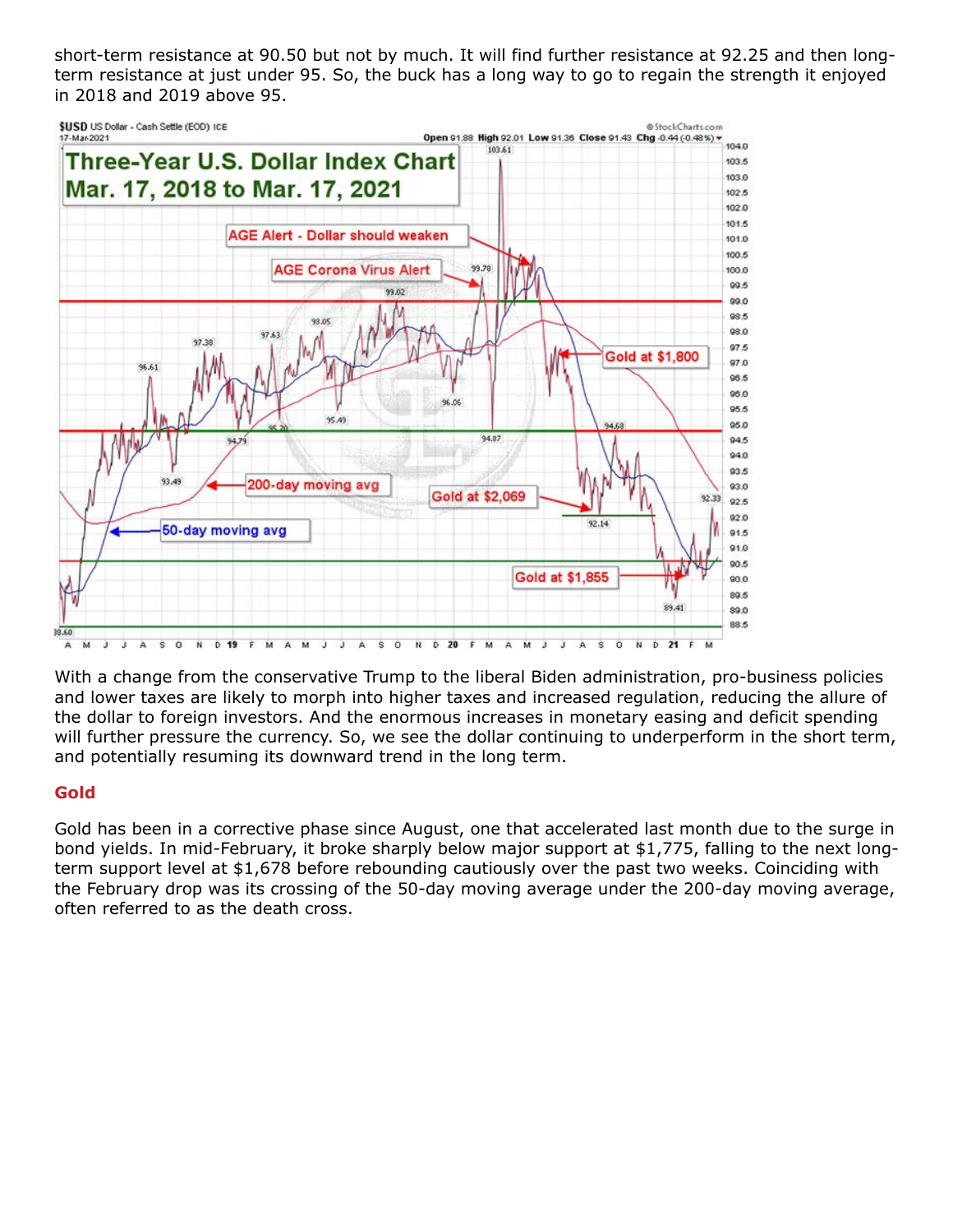

As we have seen before, when gold has broken both above and below the major blue trend lines on the chart during this corrective phase, it has proven to be an overreaction. Based on that history, gold appears to be oversold below \$1,750.

With US economic optimism so high now, and the rise in bond yields showing little sign of abating, gold could see further declines. A substantial break below \$1,678 puts the next lower major support level of \$1,575 into play, where gold encountered upside resistance prior to the initial Covid-19 surge in the US.

What has characterized gold's corrective phase lower since last August, absent the three drops below the blue trend lines, is a rather orderly decline in a gradual, stair-stepping fashion. If gold does continue to correct lower, we would expect it to do so cautiously.

In the short-term gold will find short-term support at \$1,680 and long-term support at \$1,575. It will encounter upside resistance at \$1,780, and again at \$1,865.

As we weather this correction, we should keep in mind the positive factors supporting gold in the near and medium terms. First, the dollar remains relatively weak despite rising bond yields. Given the staggering amount of fiscal and monetary stimulus being pumped into the economy, a substantial rise in the buck is difficult to imagine, and that is encouraging for gold because it keeps the price low in other currencies, stimulating overseas demand.

Another beneficial factor, as we mentioned earlier, is that stocks do not like rising bond yields. Should yields rise further, investors could exit equities in droves. Gold is likely to respond like it did in the fall of 2018, when the Dow tumbled 10% and the metal jumped \$150. And finally, with inflation expectations rising, gold will benefit as investors seek to retain purchasing power with gold. Remember, inflation was the primary driver of the 1970's bull market, when saw gold rocketed from \$41 an ounce in 1971 to \$850 in 1980.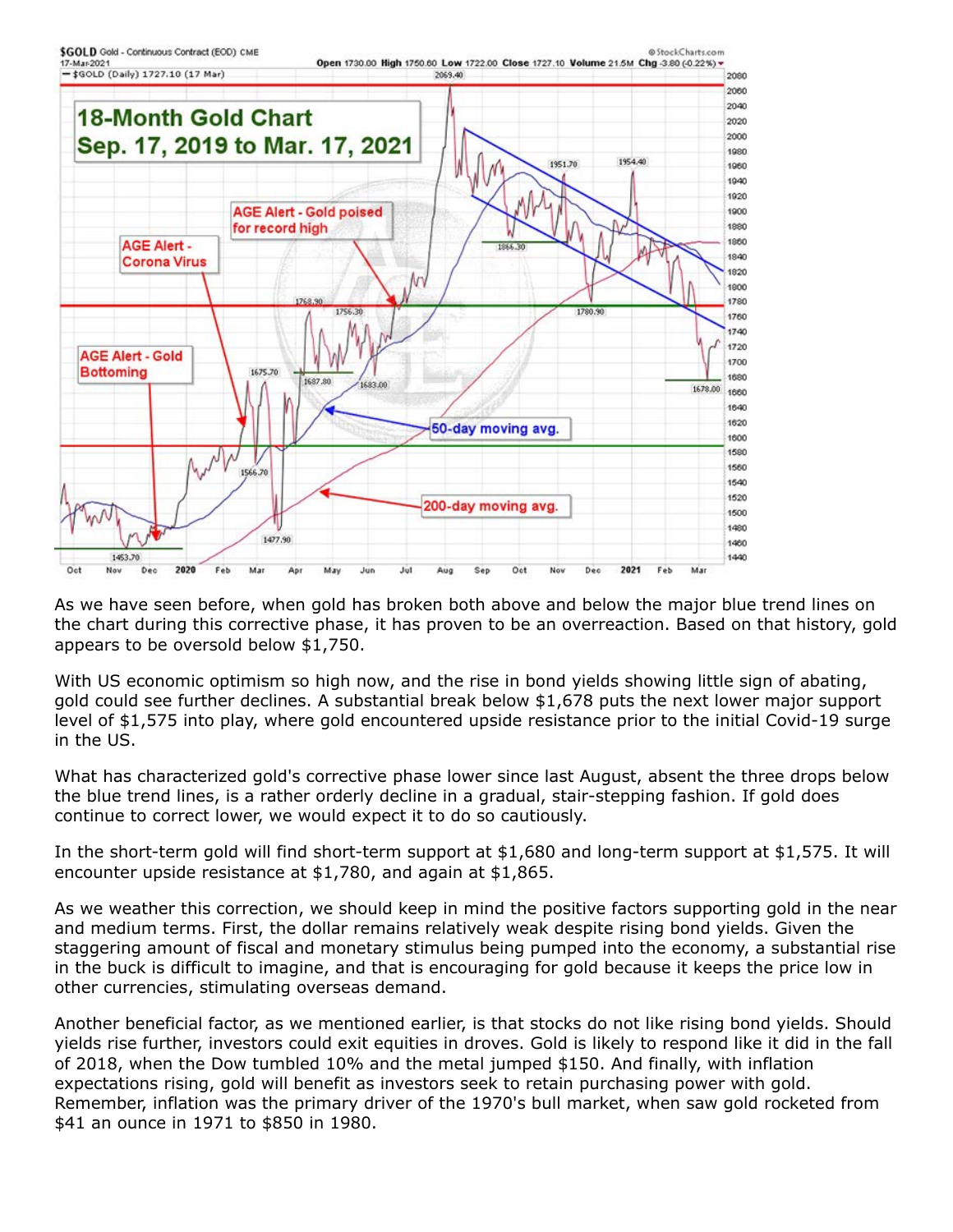We believe gold is oversold and undervalued at current levels. But the trend is your friend, as we've said before, and the trend for gold has been lower. The good news is, we are seeing a better buying opportunity than we imagined possible just a few months ago.

The world is transitioning from a contracting and deflationary economy to an expanding, inflationary one. It is quite possible that gold is reaching an inflection point higher now, especially considering the Fed's emphatic reaffirmation of its long-term commitment to easy money policies. Keep an eye on US treasury yields; they will be very telling.

## **Silver**

Silver has held up better than gold during the recent correction because of industrial demand. Along with platinum and palladium, silver has many applications in manufacturing--more than gold, which trades primarily as a currency of last resort and hedge against currency risk. As the global economy has reopened, demand for industrial commodities has risen.

Its underlying industrial demand has helped to cushion silver against the effects of higher bond yields. As you can see on the chart below, since surging last July to cyclical highs, silver has consolidated its gains and held up in price substantially better than gold. The Reddit buyers squeeze in early February helped to shine a spotlight on silver as well, causing an unexpected demand surge.



Silver is currently trading in a long-term range between \$23 and \$29.50, as indicated by the red and green support and resistance lines. This is the big picture view. Within this broad range we have the short-term support and resistance level at \$26 that silver has been porpoising above and below. While market action has been choppy, a clearer uptrend has begun to emerge since the December \$22.59 bottom, with higher lows holding during bouts of price weakness.

Silver's price action remains bullish above \$23, and more so above \$26. It will find short-term support at \$24.50 and long-term support at \$23, while encountering short-term resistance at \$28 and longterm resistance at \$29.50. A break above \$29.50 puts the \$30 to \$35 trading range into play. The bias for silver is to the upside.